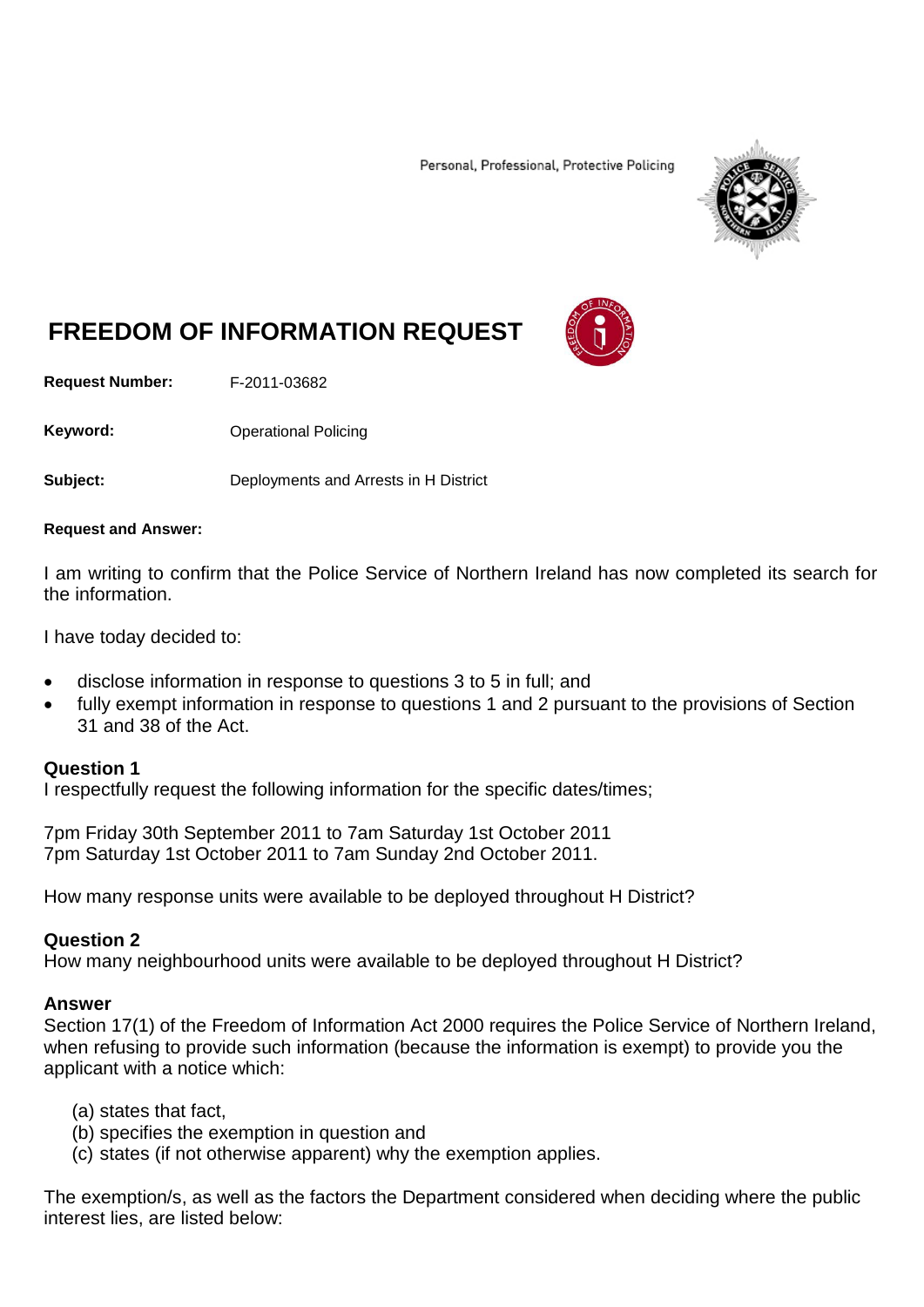Section 31 (1) (a) and (b) Law Enforcement Section 38 (a) and (b) Health and Safety

Sections 31 and 38 are prejudice based and qualified exemptions, therefore a Harm Test and Public Interest Test are necessary.

# **Harm Test**

The PSNI is charged with enforcing the law, preventing and detecting crime and protecting the communities we serve. Release of the requested information, ie response and neighbourhood units on duty in a particular District within a 12 hour period, could provide enough detail to allow criminals or terrorists to ascertain levels of resources available to respond to incidents at a particular time. This information could be used to the advantage of terrorists planning an attack or to determine the capabilities of police in H District during this period, exposing the area to significant risk of harm.

# **Public Interest Test Section 31**

## For Release

The PSNI has a duty of protection in Northern Ireland and the public have a right to know that resources are being used both adequately and responsibly to fulfil this duty.

## For Retention

To provide resource information in relation to response and neighbourhood units would clearly provide terrorists with valuable information that they could use easily to target areas or individuals. The release of the information may allow terrorists to predict the level of resources which may be deployed at certain times.

## **Public Interest Test Section 38**

## For Release

The considerations favouring release in this case are generic and arise from the purpose and rationale for Freedom of Information legislation. The factors outlined above in favour of release under Section 31 are therefore also relevant to Section 38.

## For Retention

The release of information concerning police resources at any time, taken on its own or together with other information, either already available or subject of further requests, could place members of the public at risk of attack. The PSNI will not release any information that may jeopardise the health and safety of any person.

## **Decision**

There is always a strong interest in the accountability of the Service, however, balanced against this I have taken into consideration the likelihood of serious threat and the subsequent harm that could be caused to individuals. Therefore I have decided not to release resource information for response and neighbourhood units in H District over these two twelve hour periods.

## **Question 3**

How many arrests were made by response units?

## **Answer**

From 1900hrs on 30/9/2011 to 0700hrs on 1/10/2011 response units made 7 arrests. From 1900hrs on 01/10/2011 to 0700hrs on 2/10/2011 response units made 12 arrests